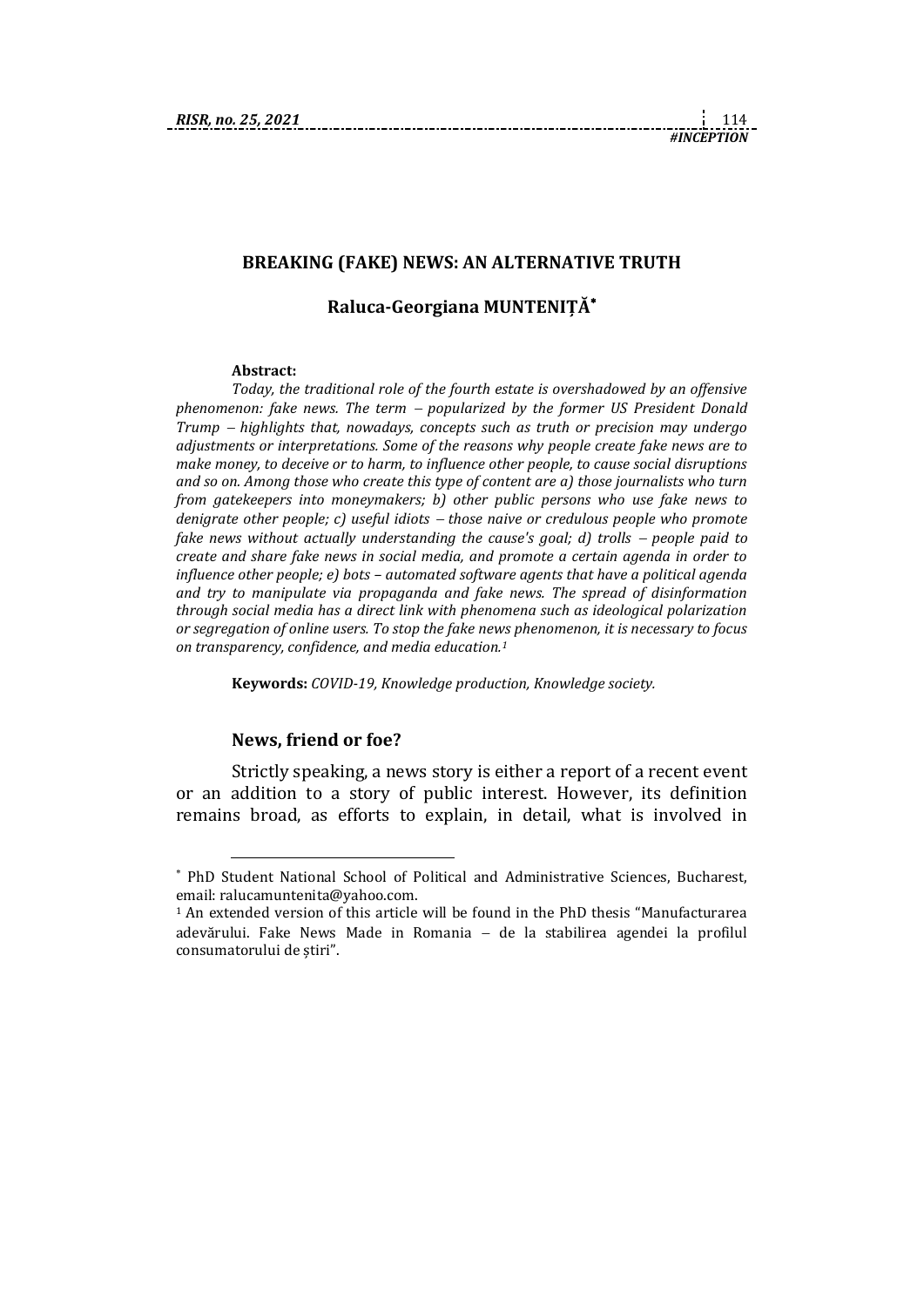| RISR. no. 25, 2021 |  |  |
|--------------------|--|--|
|                    |  |  |

writing or obtaining it would not define exactly what a news story is (Zelizer, 2008). Until an agreed definition is developed, the determining factor in the process of conferring news value on an event remains the journalist: while "news is a social construct, an object, a commodity, its value is a cognitive construct, a mental evaluation" (Shoemaker, 2006, p. 105).

Traditionally, through the news it disseminates, the media aims to satisfy the public's needs for information and entertainment, "creating a way of life and being defined according to the interests, aspirations, values of those involved in public life: an instrument for transmitting information, a mirror of reality (...) a megaphone for public opinion, an instrument that encourages dialogue on public issues (...)" (Bârgăoanu, 2006: 19). If yesterday, media such as newspapers, radio or television were the traditional ways of transmitting news to citizens, today, information is increasingly present in online, as the Internet "has dramatically changed the communication environment by introducing new communication channels  $-$  e-mail, online publications, websites  $(\ldots)$  –, which have changed the communication behavior of millions of people around the world" (McCombs, 2005, p. 544).

*These days, you can hardly talk about "real news" with a capital R. The news cuts out a certain part of reality, interprets it, frames it, and places it in a context* (Bârgăoanu, 2018, p. 137-138). *New media* offers a different perspective in approaching news: a publicized subject can be known and understood without the mediation of a journalist  $-$  the news consumer can intervene and express himself directly, from a click away, on a subject. An individual, via the free expression of the online environment, can make judgments, become visible in his virtual circle of relations, influence other Internet users and become an opinion shaper. This title gives him the "power" to guide, induce panic or error, deceive, influence the decisions of masses of people, etc.

The advantages of the new media, which include this unfiltered expression, also have their downside: the "amplification of various types of disinformation", which potentially pose a risk to democracy, national security and society (HLEG, 2018, p. 10).

Today, the traditional role of the fourth estate is overshadowed by an offensive phenomenon: *fake news*. A phenomenon which since its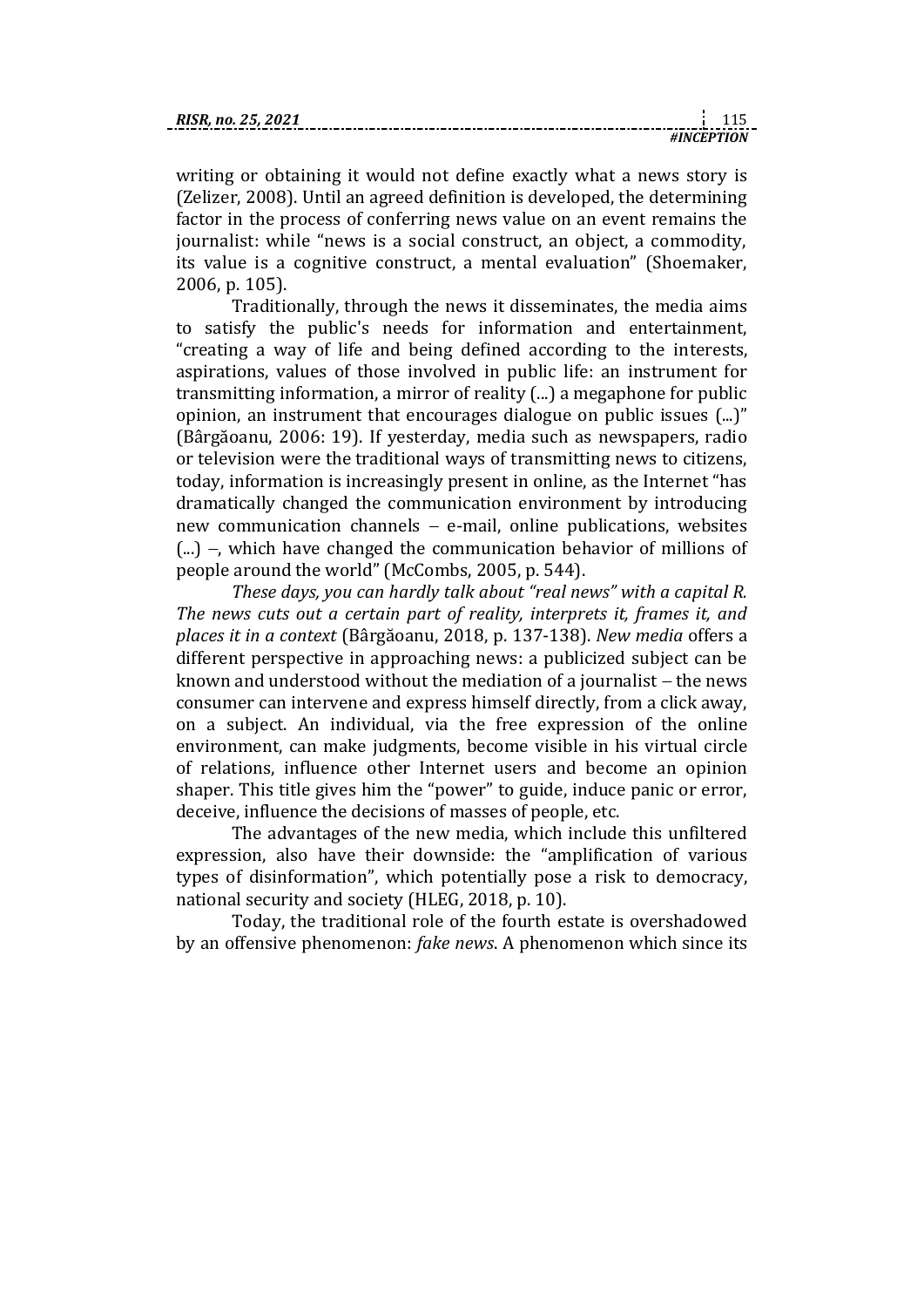| RISR |  |
|------|--|
|      |  |

inception has underlined the fact that, in a modern age, concepts such as *truth* or *accuracy* can be subjects to adjustment or interpretation. Faced with such a challenge, the journalist has to fulfil (at least) two tasks: a) to present the facts as accurately as possible and b) to engage in a 2.0 process of filtering information.

The shrinking number of advertising spaces, the shrinking number of newspapers or their move in online, the limitation and, also, the loss of jobs in the field are contributing, day by day, to the degradation of journalism and the reduction of possibilities to verify, certify and filter correctly the information. All of this, cumulatively, allows for the development of the harmful phenomenon of fake news (Pritchard, 2017).

## **Fake it till you make it: a historical perspective**

It's not from today, it's from (the day before) yesterday. The craft of building from scratch or distorting a truth to achieve some goals (be it political, economic, social or other) is not a practice of modern society. For example, according to Sun Tzu, author of *The Art of War* (ed. 2017), all armed conflicts are based on deception: when you want to attack, you pretend to be powerless; when you want to use force, you pretend to be inert; when you are close to your enemy, you give him the impression that you are far away, and when you are really far away, you have to make him believe otherwise.

The printing press (around 1450) contributed to the spread of fake news phenomenon, which gained momentum due to the lack of verification and filtering tools. Existing sources at that time, from official ones to eyewitnesses, were not based on *objectivity* or *(journalistic) ethics*, historians being the only *fact-checkers* of those times (Soll, 2016).

In recent history, the phenomenon of fake news has been evident since 2016, with the UK's decision to withdraw from the European Union – *Brexit* – and the presidential election in the United States.

UK has decided to leave the European Union and held a referendum (in June) in which over 30 million people took part. The debates and activities (in real-life/ on social media), which were carried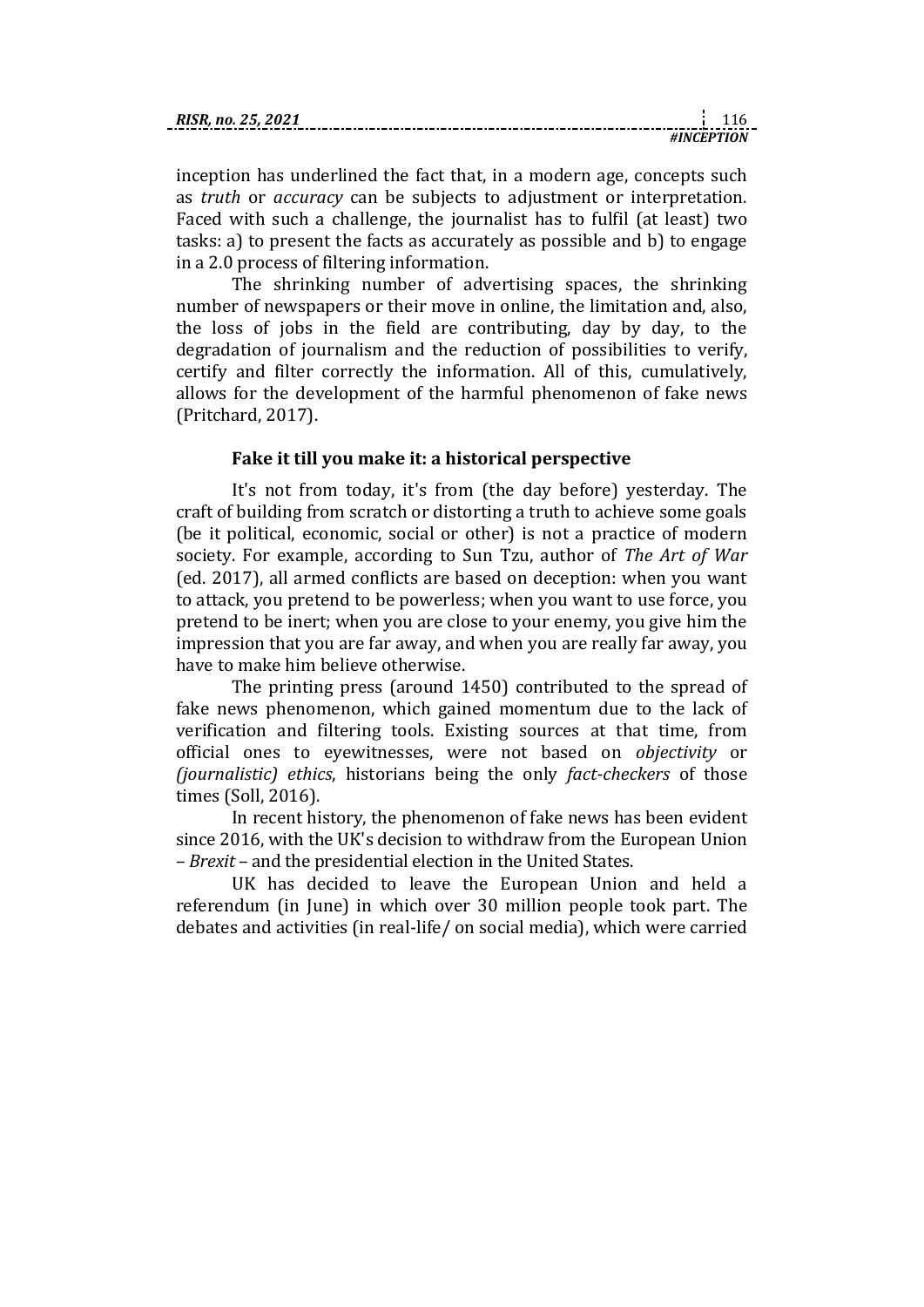out by the two camps – *Leave* and *Remain* – contained, among other things, incorrect information or fake news and fostered *ideological polarization* (Spohr, 2017). The result of a study, which analyzed (on Facebook) news consumption and the phenomenon of *selective exposure*, revealed the existence of two well-isolated *echo chambers* (Bârgăoanu, 2018), formed after online users chose to focus on certain topics and, by default, ignore others (Del Vicario et al., 2017). On other social platforms, such as Instagram and Twitter, supporters of the *Leave* camp were not only twice as many, but also five times more active than those of the opposing camp (Polonski, 2016). After polling day, Arron Banks (the main *Leave* camp backer) said that while *Remain* focused on the facts, what really mattered was the emotional connection with people – for example, while *Remain* bet on the subject "economy", *Leave* chose "migration" (Booth, Travis & Gentleman, 2016).

*Every time he* (Vladimir Putin) *sees me, he says, "I didn't do that." And I believe — I really believe that when he tells me that, he means it* (Donald Trump statement; Borger & Holmes, 2017). The end of 2016 culminated with the election of a new president in the US: Donald Trump. An analysis conducted shortly after Election Day showed that fake news related to the event, which had been shared on social media for three months prior to 08.11.2016, had higher engagement than the most prominent news published by important media sources (Silverman, 2016).

In the first part of 2018, Cambridge Analytica was involved in a resounding media scandal. The entity in question – a company specialized in creating strategies and personalized messages that are tailored to each voter's psychometric profile – along with the Republican Party's online campaign team and marketing agency Giles-Parscale, were involved in the online visibility of candidate Donald Trump during the 2016 US presidential election. Cambridge Analytica's access to the Republican Party's database has made it one of the most powerful election machines in the world: the company's method of constructing voter profiles has sparked discontent even among Republican campaign consultants, who have complained of professional ethics violations (Taggart, 2017).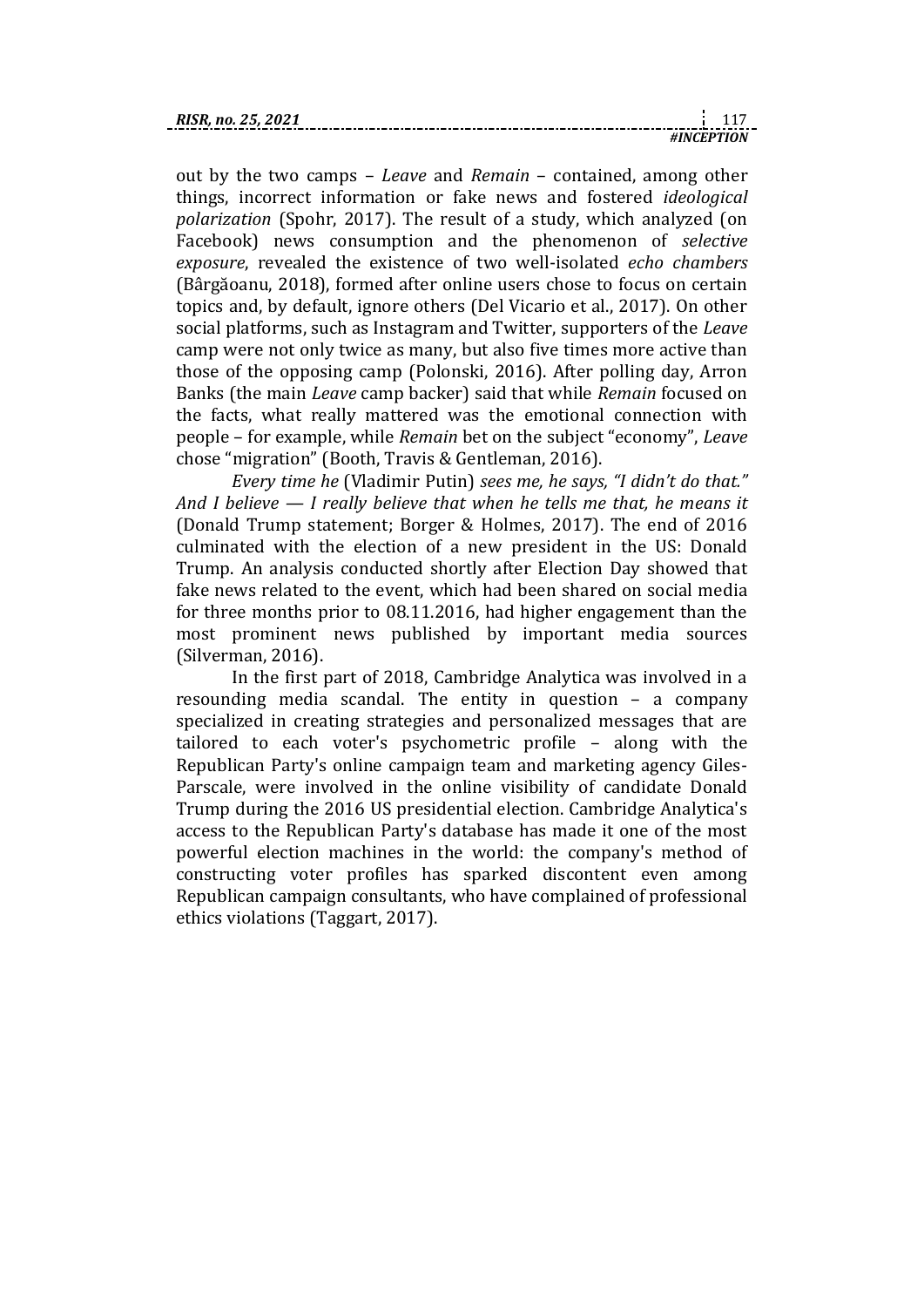| RISR |        |  |
|------|--------|--|
|      | . Ni f |  |

A leap to Southeastern Europe: the 2019 Romanian presidential election. In the run-up to the election, and in the interval between the two rounds of voting, Facebook "hosted" a series of fake news stories, created and directed at both citizens in the country and those forming the Romanian diaspora. In the context, articles pointed out that a) the Minister of Finance wanted to tax both money transfers from abroad and the salaries of Romanians abroad; b) one of the candidates was allegedly aided in his communication with journalists by a headset through which he received answers from a third person during a press conference; c) members of a political alliance in Romania were allegedly urging the population to boycott the country's presidential elections.

The emergence and global spread of the new coronavirus (SARS-CoV-2) has fueled the practice of disseminating information designed to create confusion or insecurity among the population, a practice labeled by the World Health Organization (WHO) itself, via its official website, an *infodemic* (2020).

If at first, some media sources (domestic or international) with personal agenda reported that the virus a) was created in a laboratory to serve political interests, b) was a pretext for the establishment of a new world order, c) was aimed to reduce the number of elderly people that put pressure on the economy (by paying pensions), d) was linked to 5G networks, etc., now, as we go through the immunization period, the fake news rhetoric has quickly folded into the new reality: vaccines are part of a plan "to microchip" the population.

## **Fake news: conceptual delimitations**

Romanian language does not have a specific term that conveys exactly what fake news is. In this case, some clarifications are necessary: a) *fake news ≠ false news* because false news does not cover, at the semantic level, "all the differences and nuances" (Voicu, 2018, p. 16); b) *fake ≠ false* because "we are not dealing with something false, which can be set in opposition (at least, not always) to something true"; the practice of "false-true" pair exposure can be misleading, as the phenomenon in question covers "a much wider spectrum, with forms of manifestation that oscillate between the extreme "completely false/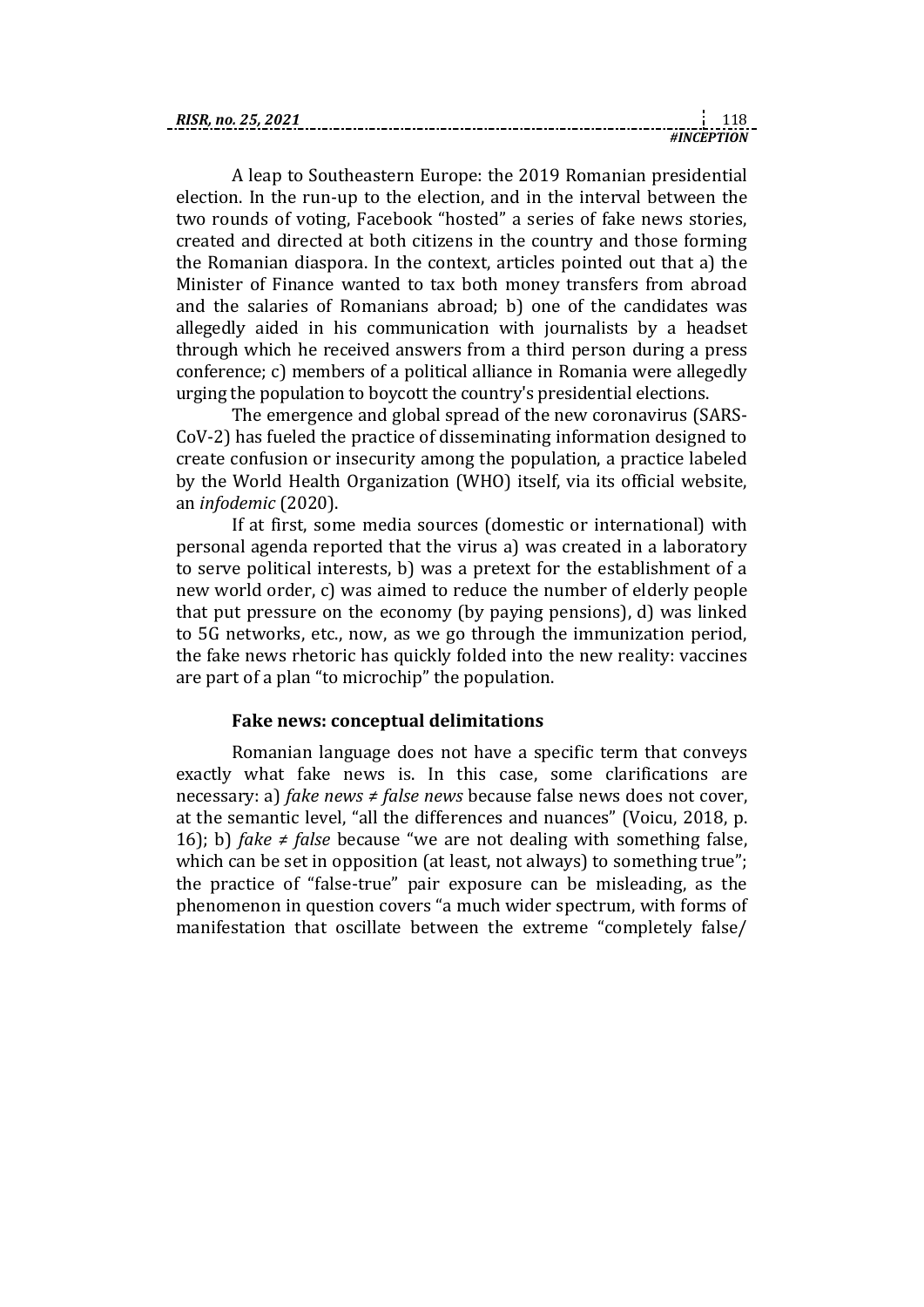| RISR. no. 25, 2021 |  |  |
|--------------------|--|--|
|                    |  |  |

untrue" to... it is hard to say which is the other extreme" (Bârgăoanu, 2018, p. 137-138).

Moreover, policy makers and researchers or experts in the field either hesitate to use the term "fake news" or reject it altogether. Political or scientific articles (such as the *Joint Declaration on Freedom of Expression and Fake News, Disinformation, and Propaganda* signed in March 2017 or *A multi-dimensional approach to disinformation Report of the independent High-level Group on fake news and online disinformation* signed in March 2018) have used the term "disinformation" to refer to this type of content.

For example, the deliberate avoidance of the use of "fake news" term by the High-Level Expert Group (HLEG – European Commission), has been explained by two reasons: (a) the term does not accommodate the complexity of the phenomenon of disinformation (which involves, not just partially or completely false content, but information that is fabricated in a mixture of facts and practices that is far from the classic meaning of news); (b) the term is not only inadequate, but also misleading (given that both some politicians and their supporters use to negate issues they do not agree with or to undermine the media).

Here, it is necessary to make a distinction between what false and fake news represent: while false news is an inaccurate, apparently harmless information, generated (mostly) with the intention of increasing the audience/web traffic (through the number of clicks), fake news represents the product of a strategy (managed by an individual/ group of individuals, a company, a state etc.), which aims to manipulate the population, in medium and long term, in order to achieve a desired goal.

Other definitions that explain the term "fake news": a) "widely disseminated news articles that are intentionally and verifiably false and likely to mislead readers" (Allcott & Gentzkow, 2017, p. 213); b) "plausible" news that "incorporates and melds half, if not quarters of truth and fake" (Bârgăoanu, 2018, p. 135); c) "fabricated", "distorted or truncated" information, disseminated in traditional and online media "by a state or an organization", and benefiting from "a budget, a strategy and an ideology, with the aim of deepening existing social tensions and creating confusion" (Voicu, 2018, p. 12); c) information that can be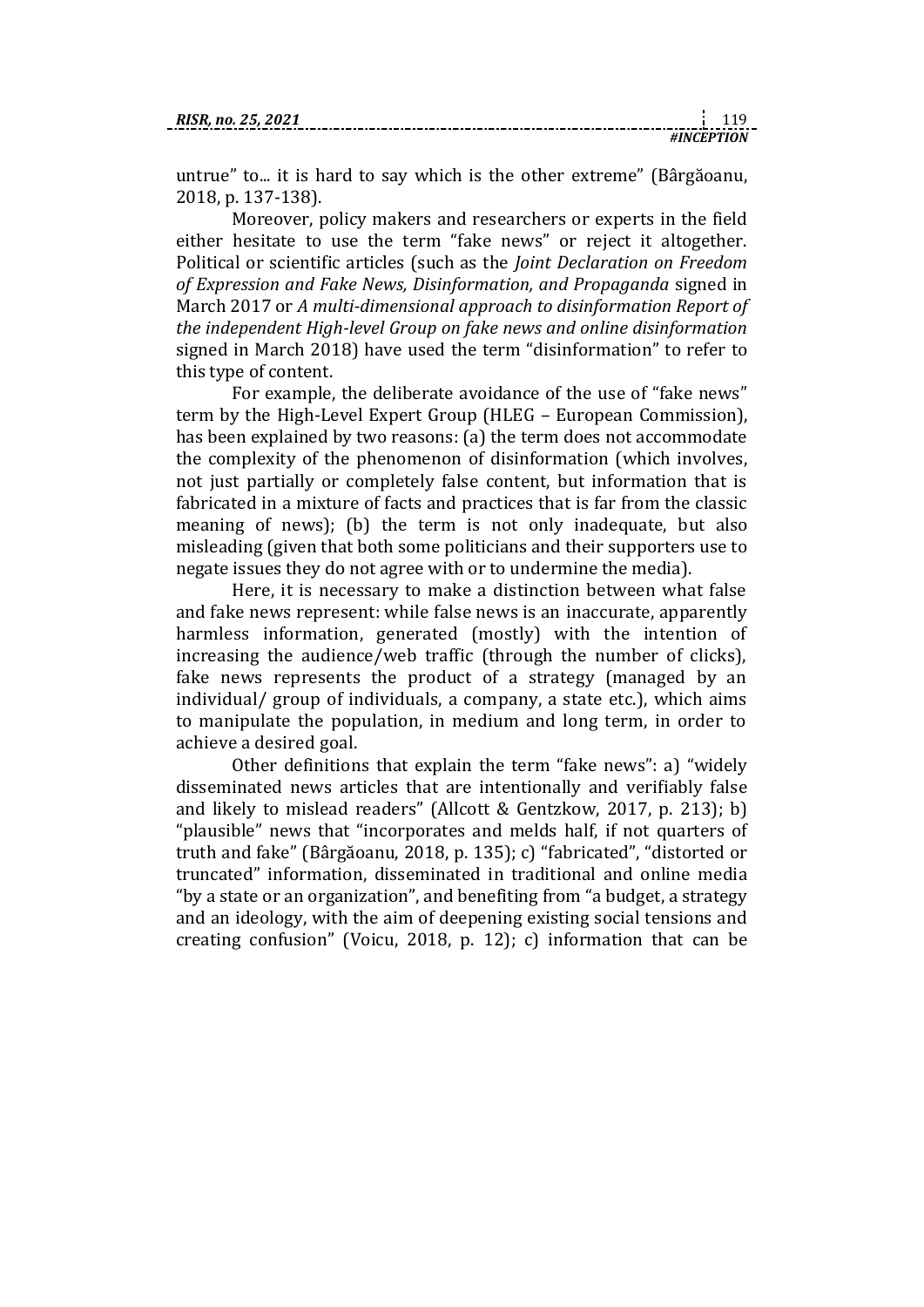divided into either deliberately invented news or news that, although only meant to fool/ entertain the public, is taken seriously (Rubin, Chen & Conroy, 2015).

A fake news often contains: a) sensational or shocking headlines (consisting of negative words, often written in capital letters and accompanied by exclamation marks), referring to a person known to the public or to an important event with (often negative) effects on citizens and which, by their construction, encourage the reader to access the news, even though its information content does not correspond to the headline; b) invented information or interpretations of real information, taking it out of context in order to mislead and to meet the intended purpose. News items are presented bombastically and summarily written, do not bear an author's signature (if there is one, it belongs to editorial office or is a pen name), do not present additional supporting data/information, do not provide other sources through which the veracity of the published content can be verified (and when they exist, the sources are obscure). Here it is also important to underline that, given the continuous transformations that the phenomenon undergoes, no standard recipe can be developed to be applied as a template in the work of detecting fake news.

### **Fake news: reasons & creators**

The reasons are diverse: from financial gain to pure passion or simple fun. *Financial gain* – news that goes viral online (through significant number of clicks) also brings with it significant advertising revenue. The existence of an *ideology*: some fake news creators construct their news in such a way as to favor their preferred candidates (Dewey, 2016; Sydell, 2016). By appealing to issues that fuel racial, ethnic or religious tensions, they aim *to deepen rifts in society* (Voicu, 2018). *The intent to cause harm* is manifested by tarnishing the image of a person/ entity, etc. Mostly, fake news is used as a weapon of denigration; there are extremely rare instances where it has been used to promote something or someone (Hunt, 2016; Wardle, 2017). Other reasons: *passion* and *entertainment*. Some individuals are so drawn to an idea, person or entity that it can affect their judgement and turn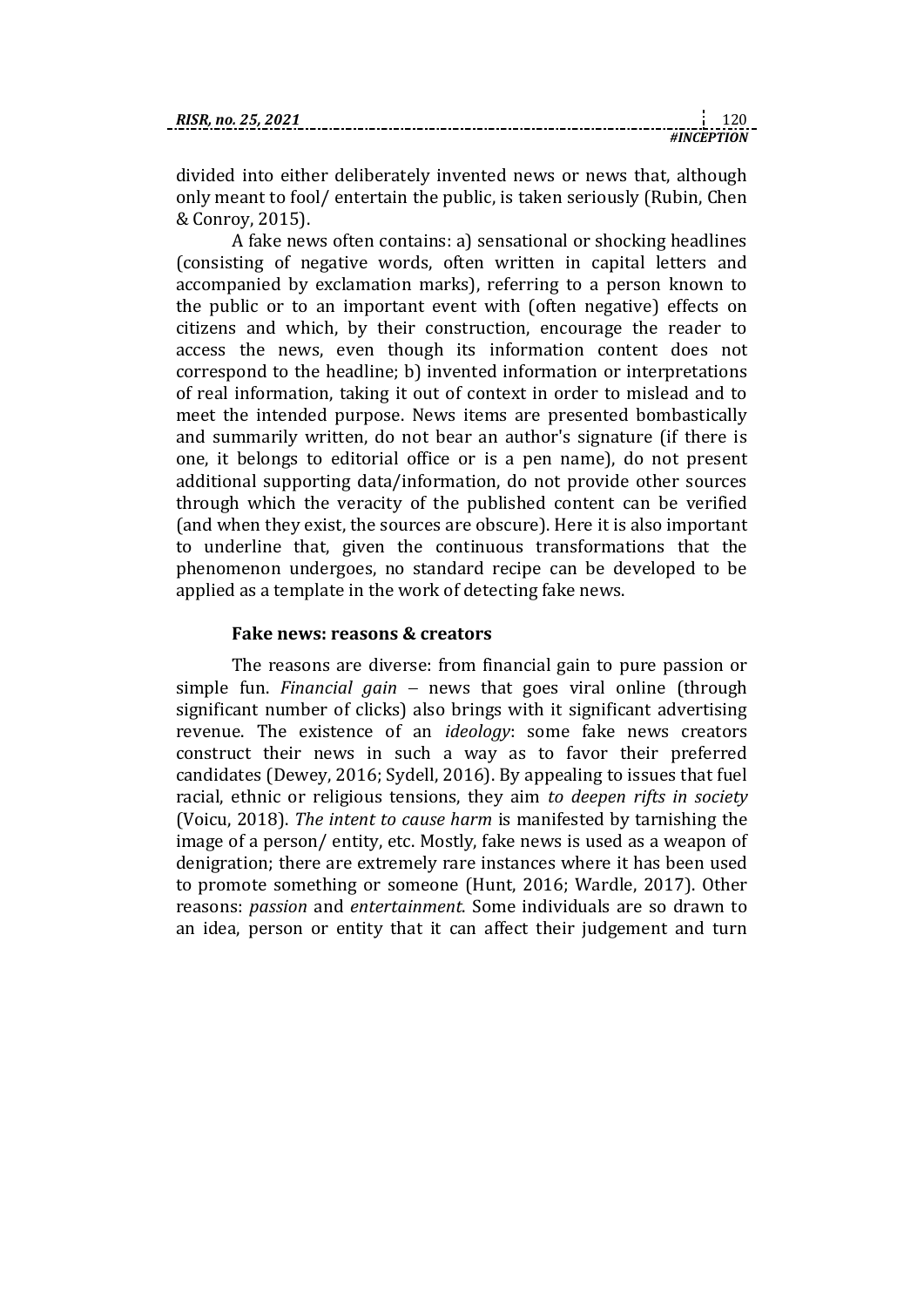them into creators and/ or newsmongers of fake news. Such individuals can be "blinded" by their beliefs and come to perceive fake content as accurate and useful for further dissemination (Wardle, 2017). In other cases, by disseminating fake news, the intent to harm is not a priority: some individuals just want to have fun.

The categories of those who "help" create and disseminate fake news are diverse: from journalists to *trolls* and *bots*. When it comes to filtering information, some *journalists* turn off from the role of gatekeeper and end up voluntarily creating and disseminating fake news according to some reasons they have and consider right: increasing readership, drawing advertisers, following a parallel agenda that differs from the official one etc. At the same time, *public figures* other than journalists  $-$  use fake news either to reinforce their already created image (ethos) or to denigrate other people or entities known to the public. On the other hand, *terrorist organizations* use the Internet in general and social media in particular to promote, (also) through fake news, their "successes" and "infinite" power, the "high" standard of living enjoyed by their members or the "top" facilities of access to education and health (Al-khteeb & Agarwal, 2015).

The term *useful idiot*, which is common in political and journalistic jargon, refers to those people who propagate fake news without actually understanding what is at stake. These people are useful in such activities, as they are easily manipulated by those who manage their activities. Also, there are people selected and paid – *trolls*  a) to generate and disseminate fake news, in online, regarding people or events known to the public, b) to promote a particular agenda, c) to influence masses of people. "Hate speech, ridiculing serious news stories, diverting attention to topics that generate a strong emotional response" are some of the purposes of trolls' posts. "They take advantage of the Internet subculture to set the public agenda" (Voicu, 2018, p. 347). In contrast with bots, trolls are much more difficult to identify given that they express a behavior similar to that of classic social media users.

*Bots* – automated software agents "which interact with servers, run simple and repetitive tasks", and that are built "on the principle of neural networks and endowed with some degree of artificial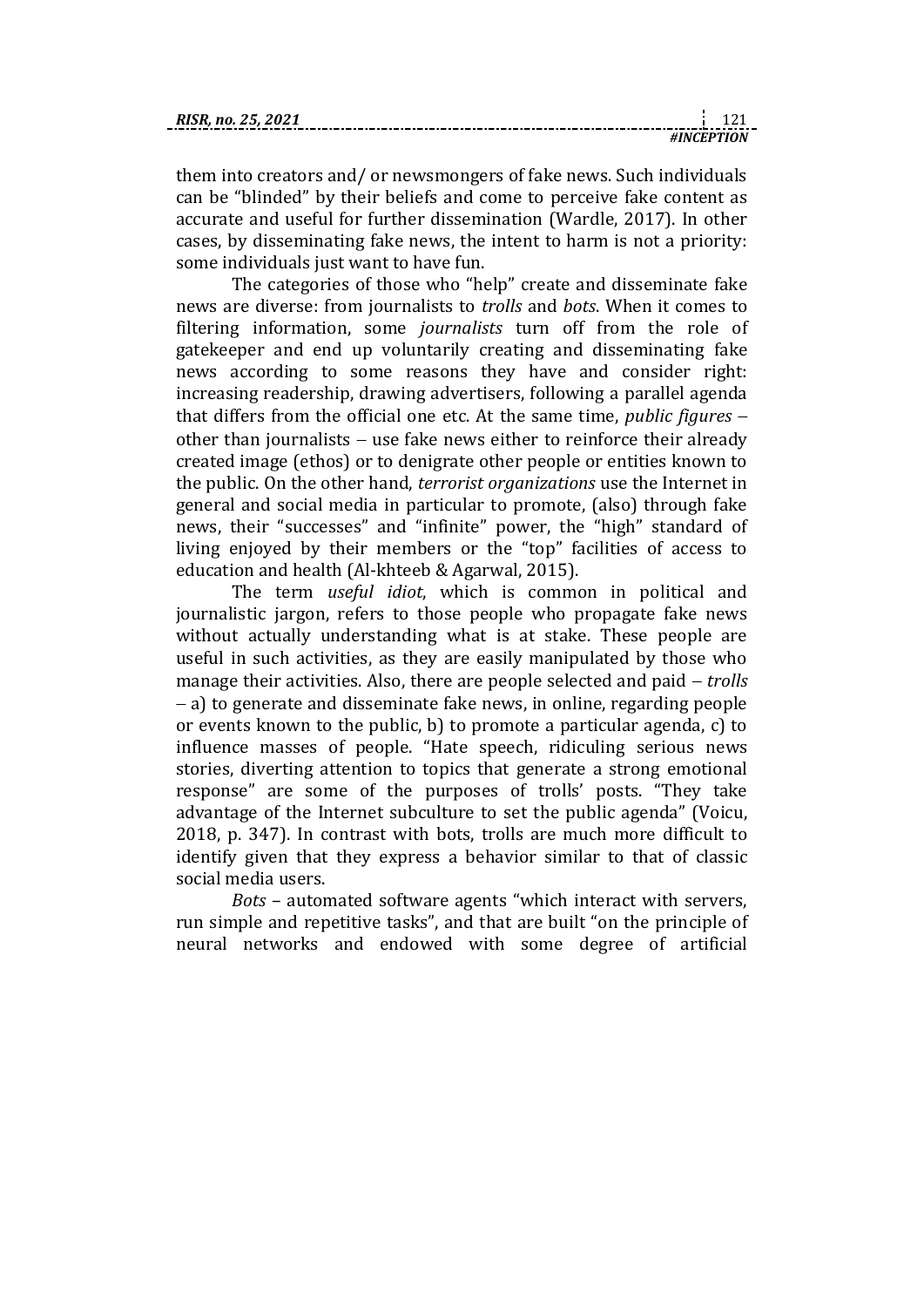| RISR. no. 25. 2021 |  |  |
|--------------------|--|--|
|                    |  |  |

intelligence" (Voicu, 2018, p. 11). They are "actors with a political agenda" who "mimic behavior in social media" with the aim of "manipulating and disrupting communication" and "delivering propaganda and fake news" (Voicu, 2018, p. 348). In the fake industry, they are responsible for controlling the online activity carried out by specifically created fake accounts, which are tasked with disseminating misleading content (Boshmaf et al., 2011). A bot automatically produces content and interacts with individuals on social media trying to alter their information consumption – in the case of fake news and misinformation; these bots are programmed to mislead the reader, manipulate his decisions, and misinform him.

*#INCEPTION*

## **Fake news: the environment**

Fake news is created and posted on *social networks* and *websites*, some of which are specifically created to promote such content. Some of these sites usually do not have a long lifespan; their administrators do not seek to invest in their image, reputation or quality, but aim to maximize their revenues and achieve other goals in the shortest possible time. Many of these sites bear names similar to those of known news agencies, such as nationalreport.net, usatoday.com.co, washingtonpost.com.co (Sydell, 2016) and are interlinked with social networks, search engines and mainstream media, which give them high visibility.

On the other hand, the dynamic nature of social networks offers any individual, regardless his training or intention, a dual role  $-$  creator and consumer of information. The importance of social networks for the fake news industry cannot be overlooked. Through the advantages of these platforms  $-$  a) the ability to gather, at the same time, a significant number of people; b) the possibility for any individual to become "a voice" to be listened and followed; c) the speed with which a piece of information is posted and then distributed; d) the possibility to access them from anywhere in the world, at any time  $-$  the amount of fake content can be replicated considerably compared to that of an authentic one (Potthaus et al., 2017). While, initially, the role of social networks was to unite individuals and groups in order to interact and share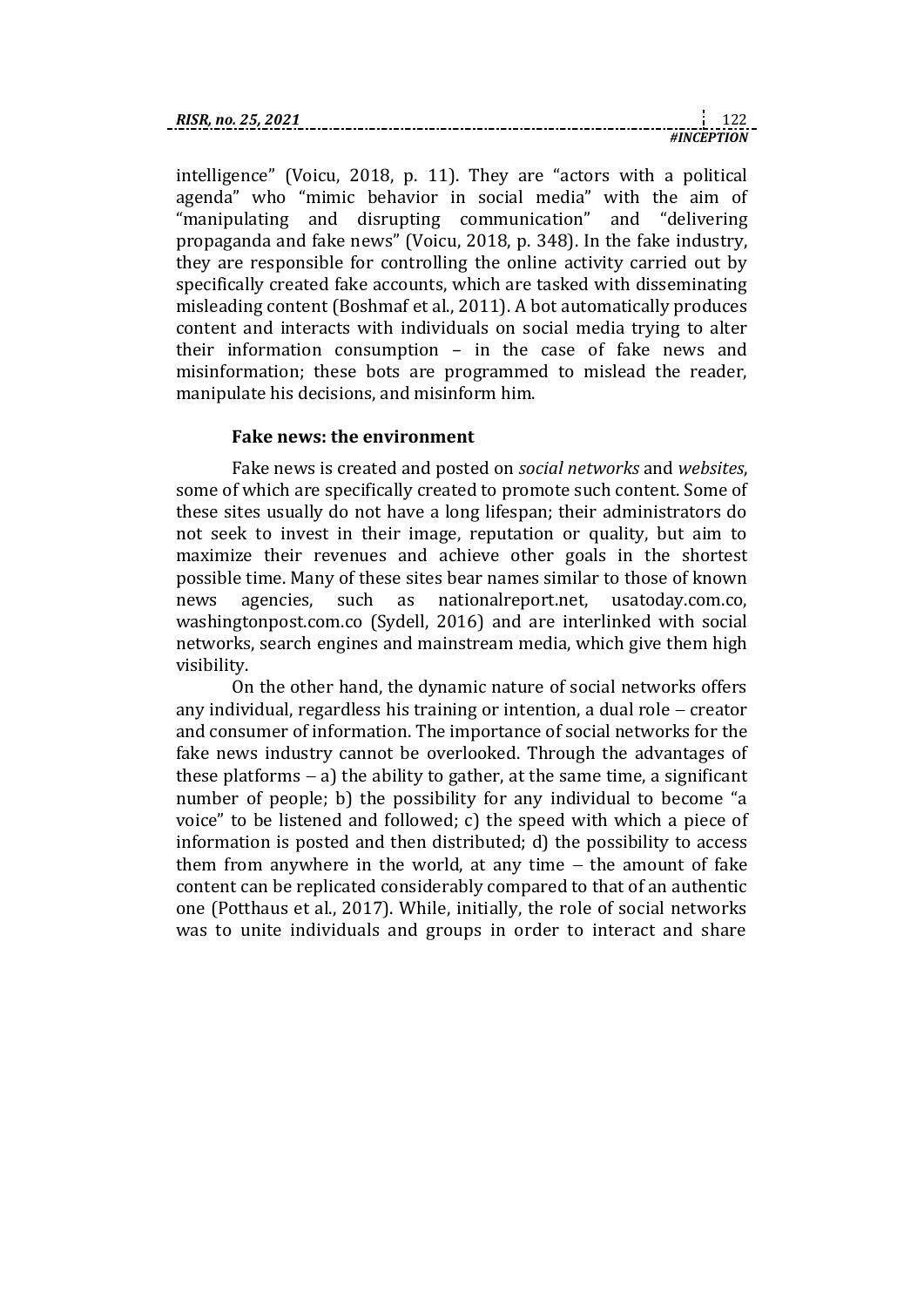| no.<br>KIJK. |  |  |
|--------------|--|--|
|              |  |  |

common values, today, free access and lack of terms of use have created the environment for the development of the fake news phenomenon. The majority of the generation living online is not sufficiently prepared and not sufficiently interested in understanding what news is and how it differs from other types of information; this generation lacks the cultural DNA that their parent's generation possesses (Richardson, 2017).

The spread of disinformation through social media is directly related to phenomena such as *ideological polarization* or *segregation of online users* (Del Vicario et al., 2017). Discussions around polarization were amplified in the context of Brexit and the US presidential election (2016), both events highlighting that the two nations were highly divided politically and social groups were ideologically opposed to each other (Geiger, 2016; Oliphant & Smith, 2016). The expression of hostile feelings by American or European citizens towards individuals with whom they were on the other side of the political spectrum was also fueled by people choosing to only obtain information from certain sources that were in line with their beliefs and values. To highlight the existence of the phenomenon of polarization on social networks, Eli Pariser (2011) popularized the term "filter bubbles". This term highlights the fact that algorithms, which are designed to personalize an individual's online experience, actually place them in a "bubble" where they are surrounded only by that information that corresponds to their consumption behavior. The purpose of these algorithms is to connect individuals to that information they want to know and consequently create a personalized stream of content that offers no other alternatives instead (Rader & Grey, 2015).

Another hypothesis that tries to specify the source of ideological polarization online focuses on what represents the cognitive biases – "confirmation bias" (Voicu, 2018, p. 11; Bârgăoanu, 2018, p. 35) – of individuals. This phenomenon translates into the fact that individuals tend to consume only information that is in line with their opinions and beliefs and avoid all other information that is contrary to their expectations. The human brain engages in a process of ensuring consistency by defending its beliefs, and this happens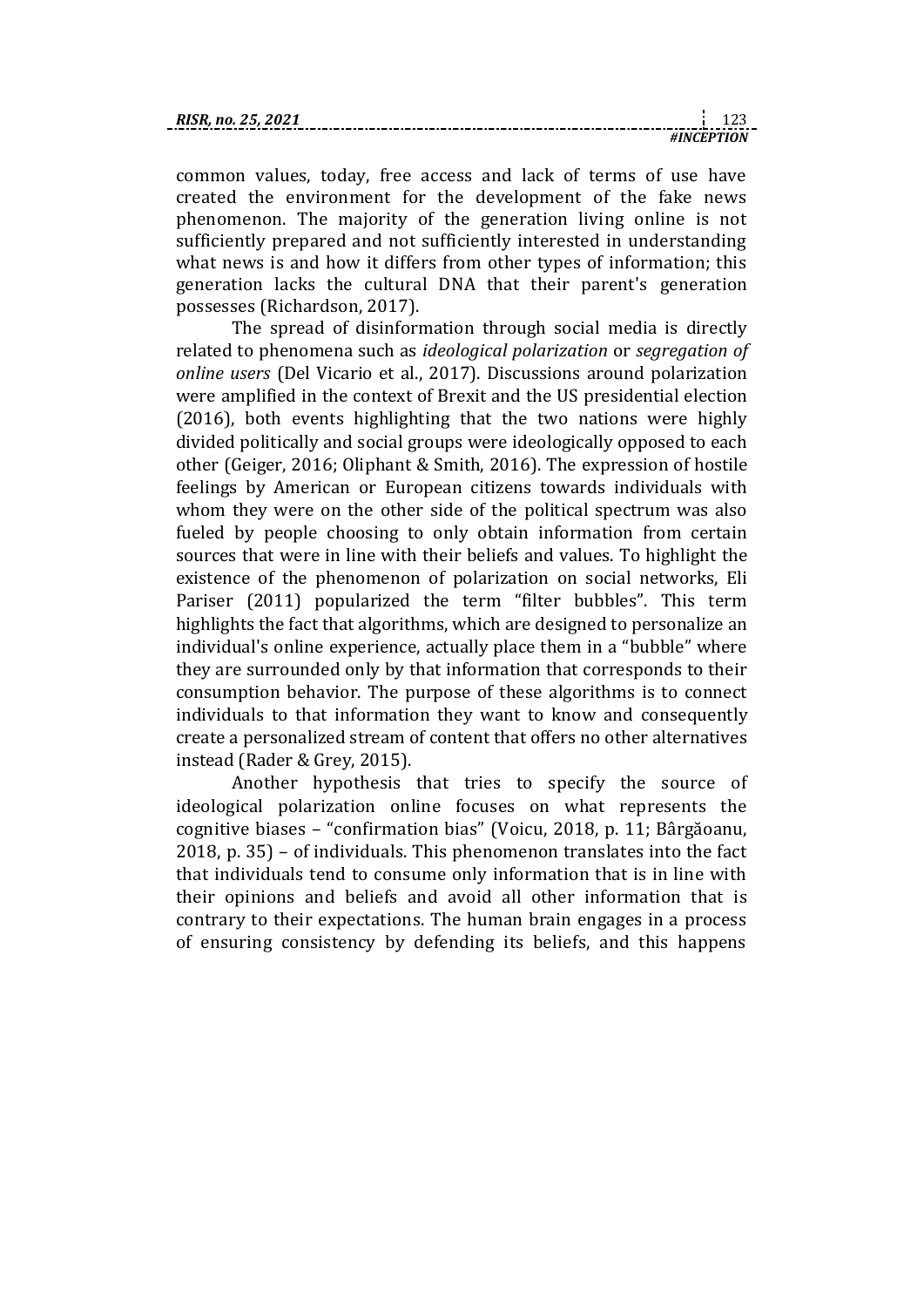| RISR. no. 25. 2021 |  |  |
|--------------------|--|--|
|                    |  |  |

involuntarily; individuals are too unaware of the existence of this process in their mind.

At the same time, individuals are being flooded with all kinds of information, invading their space through social media, and they are no longer in a position to search for their own sources of information. This phenomenon has a name  $-$  *news-finds-me perception*  $-$  and is defined as "the situation in which individuals remain indirectly informed about public issues, despite the fact that they do not actively follow the news" (Gil de Zúñiga, Weeks & Ardèvol-Abreu, 2017, p. 3).

## **Fake news: who and how (can) reduce the phenomenon**

The lack or the low number of filters – those *gatekeepers* of the traditional media- that filter the content from social media, allows a continuous development of fake content. Quality control of online content is extremely important, and this requires actors and a set of tools to facilitate the process of verifying the information that was disseminated.

Stopping a phenomenon such as fake news requires the adoption of a set of best practices, which "fall into three major categories: transparency, trust building, and media education" (HLEG, 2018, p. 14).

As regards transparency, the following are needed: a) initiatives to identify and verify sources of disinformation; b) taking measures to limit the spread of biased content; c) publicly exposing and dismantling detected cases of fake news; d) promoting quality journalism. For their part, social networks need a) to work to identify and close fake accounts that generate fake content; b) to modify their algorithms in order to increase the visibility of credible, quality content; c) work with fact-checking organizations, which carry out online activities to verify the veracity and quality of online information.

Independent news sources and fact-checking organizations have also started their own activities to verify the quality and veracity of information circulating online, with the goals of informing the public, improving political rhetoric and influencing other journalists (Vargo, Guo & Amazeen, 2017). At the same time, in the whole process of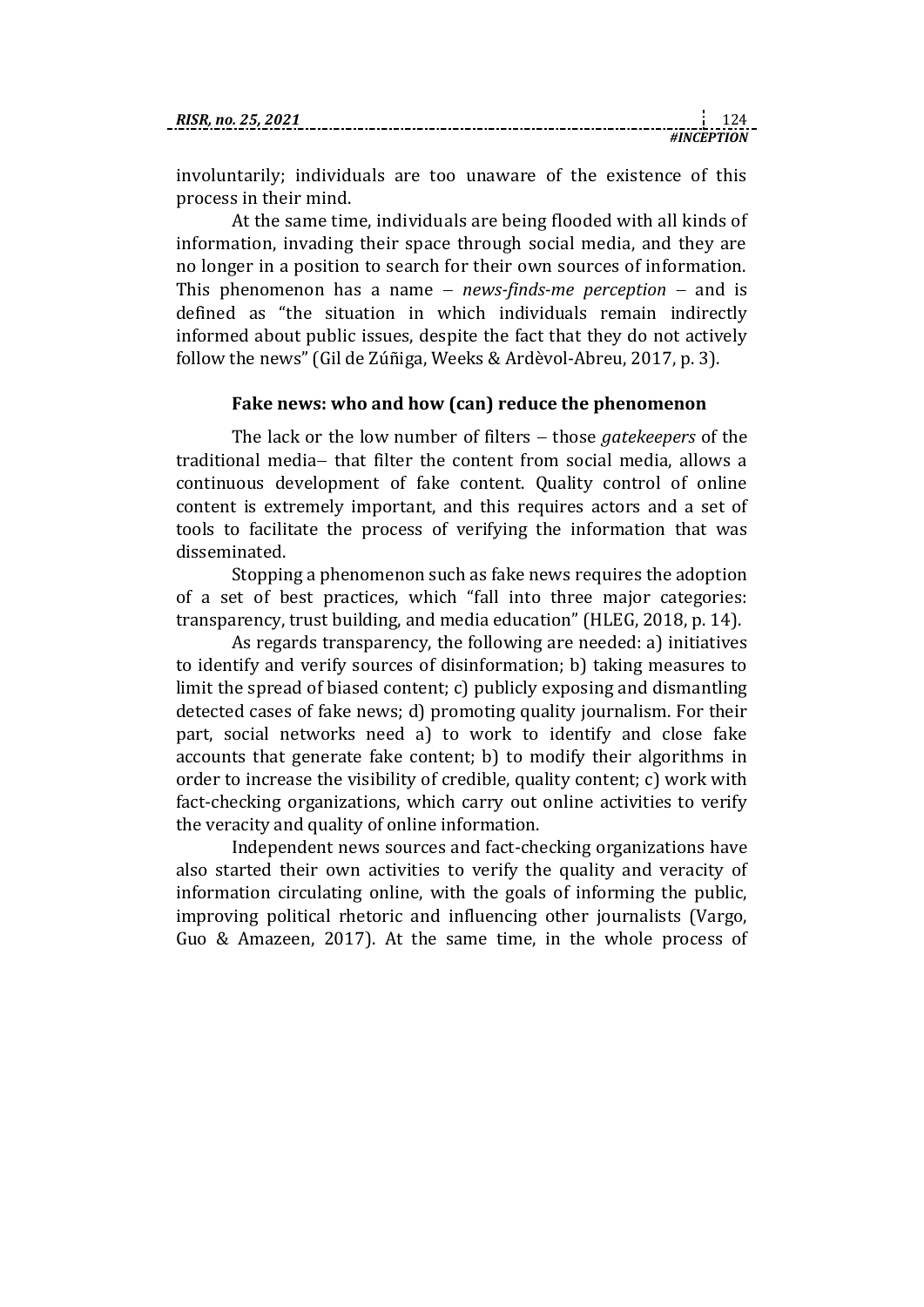limiting the phenomenon of fake news, it is also necessary to strengthen societal resilience, media trusts and states (HLEG, 2018, p. 19).

## **Conclusions**

New media are defined by a series of positive characteristics (such as interactivity, variety, free access etc.), but they also hide a series of dangers (ideological polarization, filter bubbles etc.). Throughout this environment, disinformation has a continuous transformation – from fake news (made by a human operator) to deepfake (made with technology) – and this is increasingly difficult for fact-checkers to detect. Viewed separately, as one piece of a mechanism, the fake news phenomenon remains a challenge for both those who create and those who consume quality information. The impossibility of filtering content online gives some individuals the "chance" to gain notoriety and even compete with important media sources.

Given the manner of response to, for example, election campaigns, social movements or the COVID-19 pandemic, this phenomenon of fake news will always have an alternative truth to illustrate.

### **References:**

1. HLEG *- A multi-dimensional approach to disinformation Report of the independent High-level Group on fake news and online disinformation*, European Commission. Luxemburg: Publication Office in the European Union, 2018, 10.

2. Al-khateeb, Samer & Agarwal, Nitin. (2015). *Examining Botnet Behaviors for Propaganda Dissemination: A Case Study of ISIL's Beheading Videos-Based Propaganda*. Available at [https://www.researchgate.net/publication/](https://www.researchgate.net/publication/282648233_Examining_Botnet_Behaviors_for_Propaganda_Dissemination_A_Case_Study_of_ISIL%27s_Beheading_Videos-Based_Propaganda) [282648233\\_Examining\\_Botnet\\_Behaviors\\_for\\_Propaganda\\_Dissemination\\_A\\_Case](https://www.researchgate.net/publication/282648233_Examining_Botnet_Behaviors_for_Propaganda_Dissemination_A_Case_Study_of_ISIL%27s_Beheading_Videos-Based_Propaganda) [\\_Study\\_of\\_ISIL%27s\\_Beheading\\_Videos-Based\\_Propaganda.](https://www.researchgate.net/publication/282648233_Examining_Botnet_Behaviors_for_Propaganda_Dissemination_A_Case_Study_of_ISIL%27s_Beheading_Videos-Based_Propaganda)

3. Allcott, H., & Gentzkow, M. (2017). Social Media and Fake News in the 2016 Election. *Journal of Economic Perspectives*, 31(2), 211-236.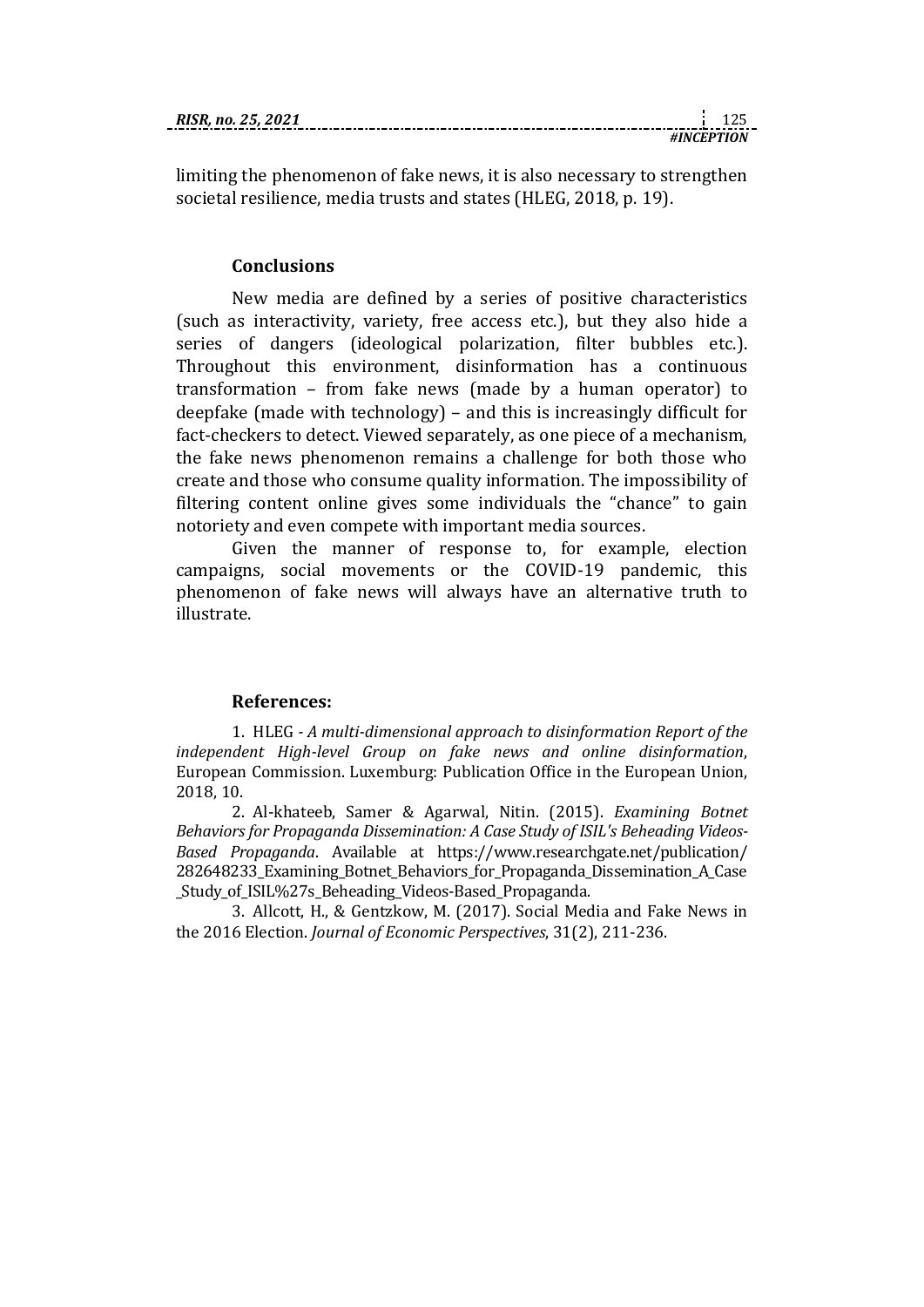4. Bârgăoanu, A. (2006). *Tirania actualitătii*. Bucharest: Tritonic.

5. Bârgăoanu, A. (2018). *Fakenews. Noua curs a înarm rii*. Bucharest: Evrika Publishing.

6. Booth, R., Travis, A & Gentleman, A. (2016). *Leave donor plans new party to replace Ukip – possibly without Farage in charge*. The Guardian. Available at [https://www.theguardian.com/politics/2016/jun/29/leave](https://www.theguardian.com/politics/2016/jun/29/leave-donor-plans-new-party-to-replace-ukip-without-farage)[donor-plans-new-party-to-replace-ukip-without-farage.](https://www.theguardian.com/politics/2016/jun/29/leave-donor-plans-new-party-to-replace-ukip-without-farage)

7. Borger, J. & Holmes, O. (2017). *Trump believes Putin on Russia meddling, but then backs US agencies*. The Guardian. Available at [https://www.theguardian.com/world/2017/nov/11/putin-and-trump-want](https://www.theguardian.com/world/2017/nov/11/putin-and-trump-want-political-solution-to-syria-conflict-kremlin-says)[political-solution-to-syria-conflict-kremlin-says.](https://www.theguardian.com/world/2017/nov/11/putin-and-trump-want-political-solution-to-syria-conflict-kremlin-says)

8. Boshmaf, Y., Muslukhov, I., & Beznosov, K. & Ripeanu, M. (2011). The Socialbot Network: When bots socialize for fame and money. *ACM International Conference Proceeding Series*. 93-102.

9. Del Vicario M, Zollo F, Caldarelli G, et al. (2017). Mapping social dynamics on Facebook: the Brexit debate. *Social Networks*. 50: 6-16.

10. Dewey, C. (2016). *Facebook Fake-News Writer: I think Donald Trump is in the White House because of me".* Washington Post. Available at [https://www.washingtonpost.com/news/the-intersect/wp/2016/11/17/face](https://www.washingtonpost.com/news/the-intersect/wp/2016/11/17/facebook-fake-news-writer-i-think-donald-trump-is-in-the-white-house-because-of-me/?noredirect=on&utm_term=.cc510e24883c) [book-fake-news-writer-i-think-donald-trump-is-in-the-white-house-because](https://www.washingtonpost.com/news/the-intersect/wp/2016/11/17/facebook-fake-news-writer-i-think-donald-trump-is-in-the-white-house-because-of-me/?noredirect=on&utm_term=.cc510e24883c)[of-me/?noredirect=on&utm\\_term=.cc510e24883c.](https://www.washingtonpost.com/news/the-intersect/wp/2016/11/17/facebook-fake-news-writer-i-think-donald-trump-is-in-the-white-house-because-of-me/?noredirect=on&utm_term=.cc510e24883c)

11. Geiger, A. (2016). 16 Striking Findings from 2016. *Pew Research Center*, available at [http://www.pewresearch.org/fact-tank/2016/12/21/16](http://www.pewresearch.org/fact-tank/2016/12/21/16-striking-findings-from-2016/) [striking-findings-from-2016/.](http://www.pewresearch.org/fact-tank/2016/12/21/16-striking-findings-from-2016/)

12. Gil de Zúñiga, H., Weeks, B., & Ardèvol‐Abreu, A. (2017). Effects of the News-Finds-Me Perception in Communication: Social Media Use Implications for News Seeking and Learning about Politics. *Journal of Computer-Mediated Communication*. 22(3), 105-123.

13. Hunt, E. (2016). *What is fake news? How to spot it and what you can do to stop it.* The Guardian. Available at [https://www.](https://www.theguardian.com/media/2016/dec/18/what-is-fake-news-pizzagate) [theguardian.com/media/2016/dec/18/what-is-fake-news-pizzagate.](https://www.theguardian.com/media/2016/dec/18/what-is-fake-news-pizzagate)

14. McCombs, M. (2005). A Look at Agenda-Setting: Past, Present and Future*. Journalism Studies*. 6(4), 543- 557.

15. Oliphant, B., & Smith, S. (2016). How Americans are talking about Trump's elections in 6 charts. *Pew Research Center*, available at [http://www.](http://www.pewresearch.org/fact-tank/2016/12/22/how-americans-are-talking-about-trumps-election-in-6-charts/) [pewresearch.org/fact-tank/2016/12/22/how-americans-are-talking-about](http://www.pewresearch.org/fact-tank/2016/12/22/how-americans-are-talking-about-trumps-election-in-6-charts/)[trumps-election-in-6-charts/.](http://www.pewresearch.org/fact-tank/2016/12/22/how-americans-are-talking-about-trumps-election-in-6-charts/)

16. Pariser, E. (2011). *The Filter Bubble: What the Internet Is Hiding from You*. Penguin UK.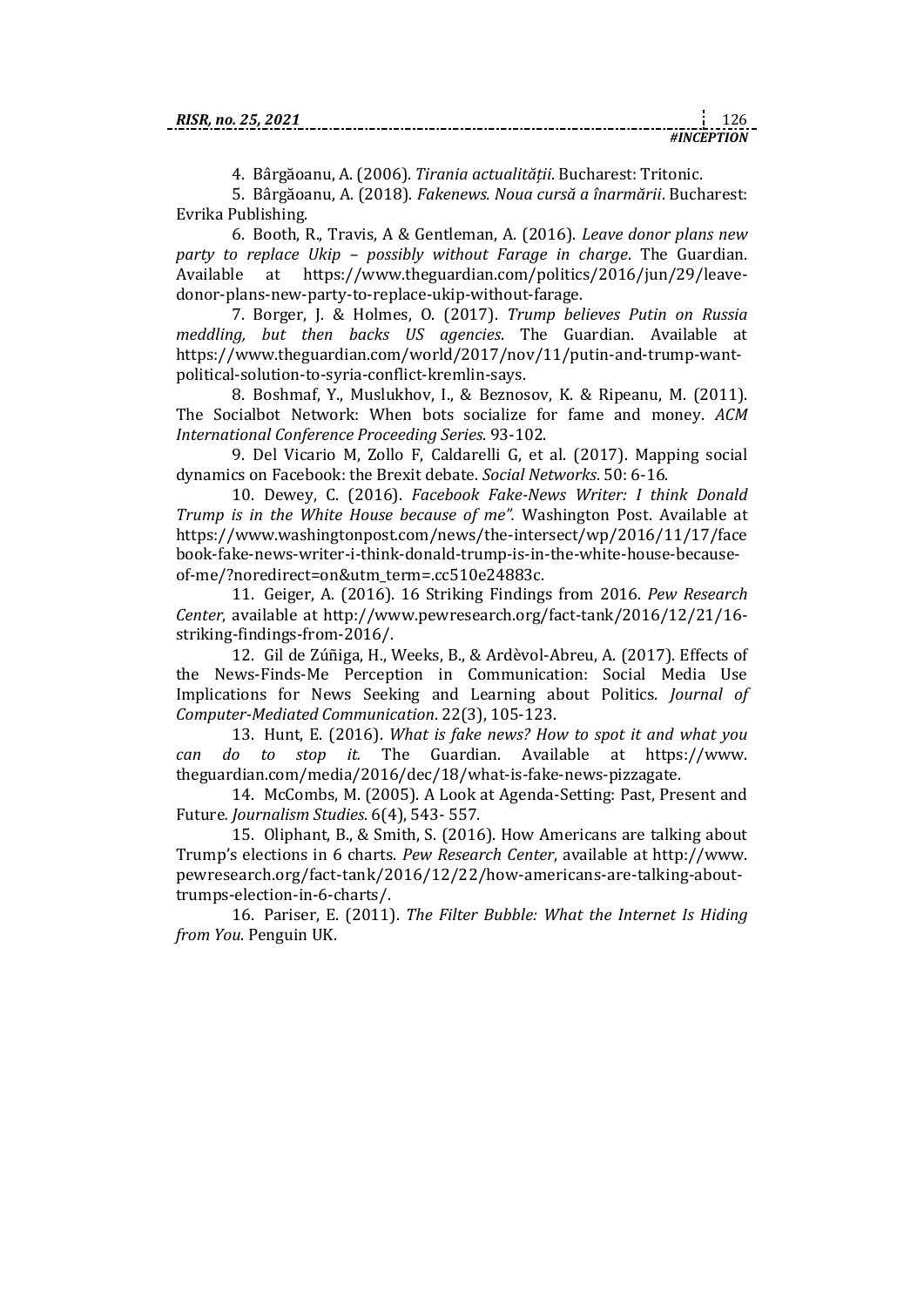17. Polonski, V. (2016). *Impact of social media on the outcome of the EU referendum*. Referendum Analysis. Available at http://www. referendumanalysis.eu/eu-referendum-analysis-2016/section-7-social-media/ impact-of-social-media-on-the-outcome-of-the-eu- referendum/.

18. Potthast, M., Kiesel, J., Reinartz, K., Bevendorff, J., & Stein, B. (2017). *A Stylometric Inquiry into Hyperpartisan and Fake News*. Available at https://www.researchgate.net/publication/313861498\_A\_Stylometric\_Inquiry\_ into\_Hyperpartisan\_and\_Fake\_News.

19. Pritchard, S. (2017). *The readers' editor on exposing fake news and lies*. The Observer. Available at [https://www.theguardian.com/](https://www.theguardian.com/commentisfree/2017/feb/26/readers-editor-fact-from-fiction) [commentisfree/2017/feb/26/readers-editor-fact-from-fiction](https://www.theguardian.com/commentisfree/2017/feb/26/readers-editor-fact-from-fiction)

20. Rader, E., & Grey, R. (2015). Understanding user believes about algorithmic curation in the Facebook news feed. In B. Begole, J. Kim (Eds.). *Proceedings of the 33rd Annual ACM Conference on Human Factors in Computing Systems* (pp.173-182). New York: ACM.

21. Richardson, N. (2017). Fake News and Journalism Education. *Asia Pacific Media Educator*. 27(1), 1-9.

22. Rubin, V., Chen, Y. & Conroy, N. (2015). *Deception Detection for News: Three Types of Fakes*. Available at [https://www.researchgate.net/](https://www.researchgate.net/publication/281818851_Deception_Detection_for_News_Three_Types_of_Fakes) publication/281818851 Deception Detection for News Three Types of Fakes.

23. Shoemaker, P. J. (2006). News and newsworthiness: A commentary. *The European Journal of Communication Research.* 31(1), 105-111.

24. Silverman, C. (2016). *This Analysis Shows How Viral Fake Election News Stories Outperformed Real News on Facebook*. Buzz Feed. Available at [https://www.buzzfeed.com/craigsilverman/viral-fake-election-news](https://www.buzzfeed.com/craigsilverman/viral-fake-election-news-outperformed-real-news-on-facebook?utm_term=.xtxr46J90#.yveoN089G)[outperformed-real-news-on-facebook?utm\\_term=.xtxr46J90#.yveoN089G.](https://www.buzzfeed.com/craigsilverman/viral-fake-election-news-outperformed-real-news-on-facebook?utm_term=.xtxr46J90#.yveoN089G)

25. Soll, J. (2016). *The Long and Brutal History of Fake News*. Politico Magazine. Available at [https://www.politico.com/magazine/story/2016/](https://www.politico.com/magazine/story/2016/12/fake-news-history-long-violent-214535) [12/fake-news-history-long-violent-214535.](https://www.politico.com/magazine/story/2016/12/fake-news-history-long-violent-214535)

26. Spohr, D. (2017). Fake News and Ideological Polarization: Filter bubbles and selective exposure on social media. *Business Information Review*. 34(3), 150-160.

27. Sydell, L. (2016). *We Tracked Down a Fake-News Creator in the Suburbs. Here's What We Learned*. National Public Radio. November 23, available at [https://www.npr.org/sections/alltechconsidered/2016/11/23/](https://www.npr.org/sections/alltechconsidered/2016/11/23/503146770/npr-finds-the-head-of-a-covert-fake-news-operation-in-the-suburbs?t=1531906518485) [503146770/npr-finds-the-head-of-a-covert-fake-news-operation-in-the](https://www.npr.org/sections/alltechconsidered/2016/11/23/503146770/npr-finds-the-head-of-a-covert-fake-news-operation-in-the-suburbs?t=1531906518485)[suburbs?t=1531906518485.](https://www.npr.org/sections/alltechconsidered/2016/11/23/503146770/npr-finds-the-head-of-a-covert-fake-news-operation-in-the-suburbs?t=1531906518485)

28. Taggart, K. (2017). *The Truth about the Trump Data Team That People Are Freaking Out About*. Buzz Feed. Available at [https://www.](https://www.buzzfeednews.com/article/kendalltaggart/the-truth-about-the-trump-data-team-that-people-are-freaking)